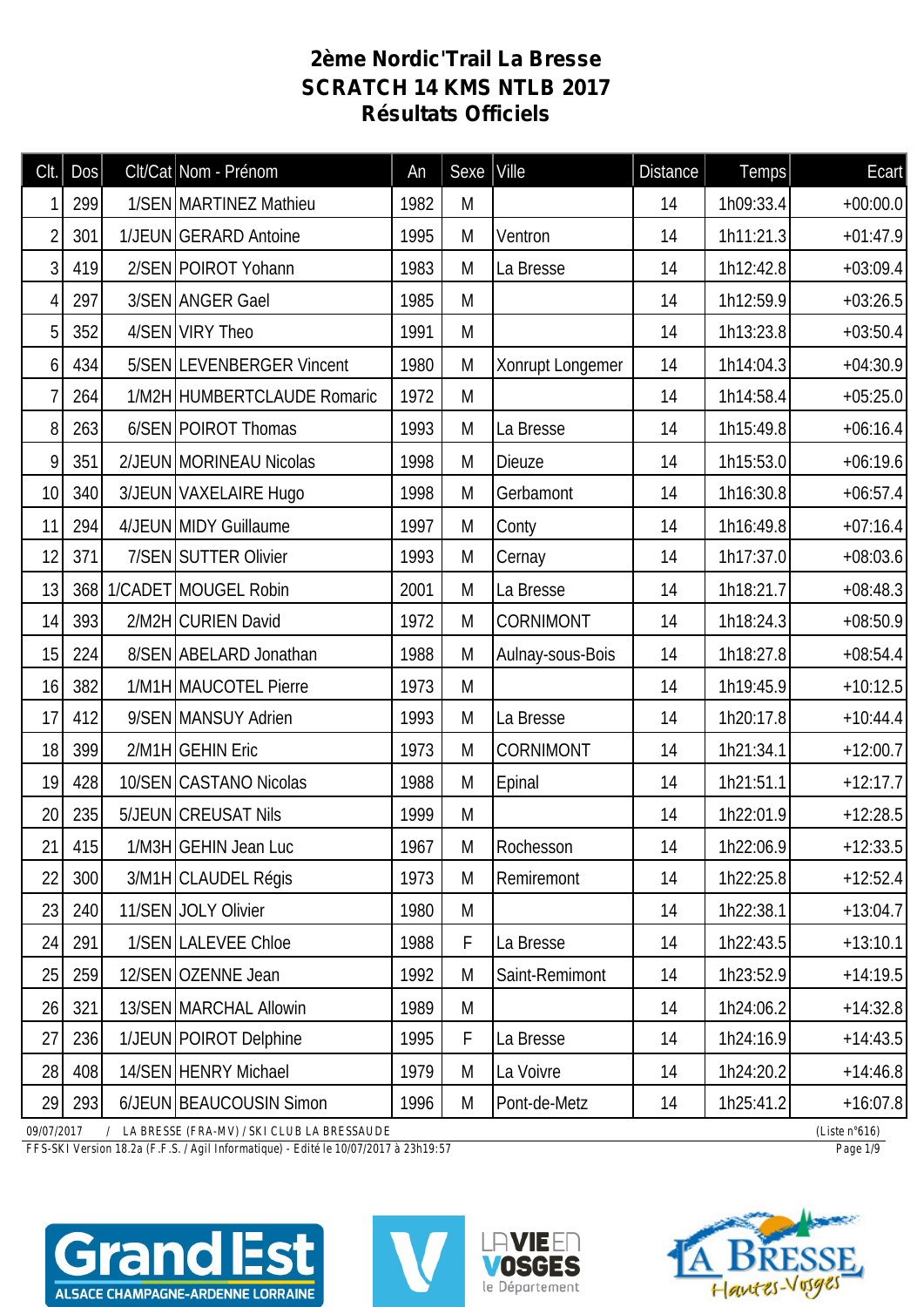| CIt. | DOS    | Clt/Cat Nom - Prénom           | An   | Sexe | Ville               | <b>Distance</b> | Temps     | Ecart      |
|------|--------|--------------------------------|------|------|---------------------|-----------------|-----------|------------|
| 30   | 406    | 3/M2H HENRY Pascal             | 1969 | M    | Hadol               | 14              | 1h25:55.0 | $+16:21.6$ |
| 31   | 403    | 4/M1H GILLMANN Jeremie         | 1976 | M    | <b>LUTZELHOUSE</b>  | 14              | 1h26:05.1 | $+16:31.7$ |
| 32   | 324    | 7/JEUN MARIOTTE Lucien         | 1999 | M    | <b>Brouderdorff</b> | 14              | 1h26:59.2 | $+17:25.8$ |
| 33   | 422    | 8/JEUN LEROY Benjamin          | 1995 | M    | Bussang             | 14              | 1h26:59.8 | $+17:26.4$ |
| 34   | 341    | 15/SEN CHAUDEY Thibery         | 1990 | M    |                     | 14              | 1h27:01.2 | $+17:27.8$ |
| 35   | 267    | 16/SEN MARCHAL Julien          | 1985 | M    | La Bresse           | 14              | 1h27:13.8 | $+17:40.4$ |
| 36   | 429    | 17/SEN MAGINOT Pascal          | 1981 | M    | Issenheim           | 14              | 1h27:18.8 | $+17:45.4$ |
| 37   |        | 305 2/ CADET BOEHRINGER Arthur | 2000 | M    | Jungholtz           | 14              | 1h28:07.4 | $+18:34.0$ |
| 38   | 405    | 4/M2H VERTONGHEN Yves          | 1972 | M    | Belgique            | 14              | 1h28:25.4 | $+18:52.0$ |
| 39   | 302    | 18/SEN URSPRUNG Benoit         | 1985 | M    | Pfastatt            | 14              | 1h29:18.0 | $+19:44.6$ |
| 40   | 364    | 19/SEN FOUSNAQUER Léopold      | 1994 | M    | Nancy               | 14              | 1h29:31.5 | $+19:58.1$ |
| 41   |        | 370 3/CADET POIROT Julien      | 2001 | M    | <b>Bruyères</b>     | 14              | 1h30:02.2 | $+20:28.8$ |
| 42   | 227    | 5/M2H BECHERT olivier          | 1971 | M    | Golbey              | 14              | 1h30:05.8 | $+20:32.4$ |
| 43   | 201    | 20/SEN CHIPOT Mathieu          | 1993 | M    |                     | 14              | 1h30:37.3 | $+21:03.9$ |
| 44   |        | 255 4/CADET ZIMMERMANN Kylian  | 2001 | M    |                     | 14              | 1h30:44.0 | $+21:10.6$ |
| 45   | 304    | 9/JEUN HANAUER Sébastien       | 1996 | M    | Gundolsheim         | 14              | 1h31:01.2 | $+21:27.8$ |
| 46   | 345    | 10/JEUN WOILLARD Augustin      | 1997 | M    | Benney              | 14              | 1h31:01.9 | $+21:28.5$ |
| 47   | 401    | 1/M3F MOUGEL Annie             | 1962 | F    | Ventron             | 14              | 1h31:24.7 | $+21:51.3$ |
| 48   | 262    | 21/SEN MANSUY Jeremy           | 1982 | M    | La Bresse           | 14              | 1h31:37.3 | $+22:03.9$ |
| 49   | 216    | 22/SEN MATRY Julien            | 1982 | M    | Nancy               | 14              | 1h32:44.0 | $+23:10.6$ |
|      | 50 430 | 23/SEN WILHELM David           | 1984 | M    | Langaite            | 14              | 1h33:01.8 | $+23:28.4$ |
| 51   | 298    | 11/JEUN CHONAVEL Lucas         | 1998 | M    | Saint-Nabord        | 14              | 1h33:07.2 | $+23:33.8$ |
| 52   | 331    | 24/SEN PETITGENET Mickael      | 1985 | M    |                     | 14              | 1h33:07.7 | $+23:34.3$ |
| 53   | 244    | 25/SEN ARNOULD Simon           | 1992 | M    | La Bresse           | 14              | 1h33:10.3 | $+23:36.9$ |
| 54   | 397    | 5/M1H LAMBERT Jerome           | 1973 | M    | <b>LA BRESSE</b>    | 14              | 1h33:12.0 | $+23:38.6$ |
| 55   | 211    | 6/M1H ARNOULD Cyril            | 1975 | M    | La Bresse           | 14              | 1h33:15.3 | $+23:41.9$ |
| 56   | 254    | 7/M1H ZIMMERMANN David         | 1974 | M    |                     | 14              | 1h33:36.6 | $+24:03.2$ |
| 57   | 402    | 8/M1H TANCHE Olivier           | 1973 | M    | Belgique            | 14              | 1h34:31.4 | $+24:58.0$ |
| 58   |        | 210 5/CADET POIROT Paul        | 2001 | M    | La Bresse           | 14              | 1h34:57.4 | $+25:24.0$ |

*FFS-SKI Version 18.2a (F.F.S. / Agil Informatique) - Edité le 10/07/2017 à 23h19:57 Page 2/9*







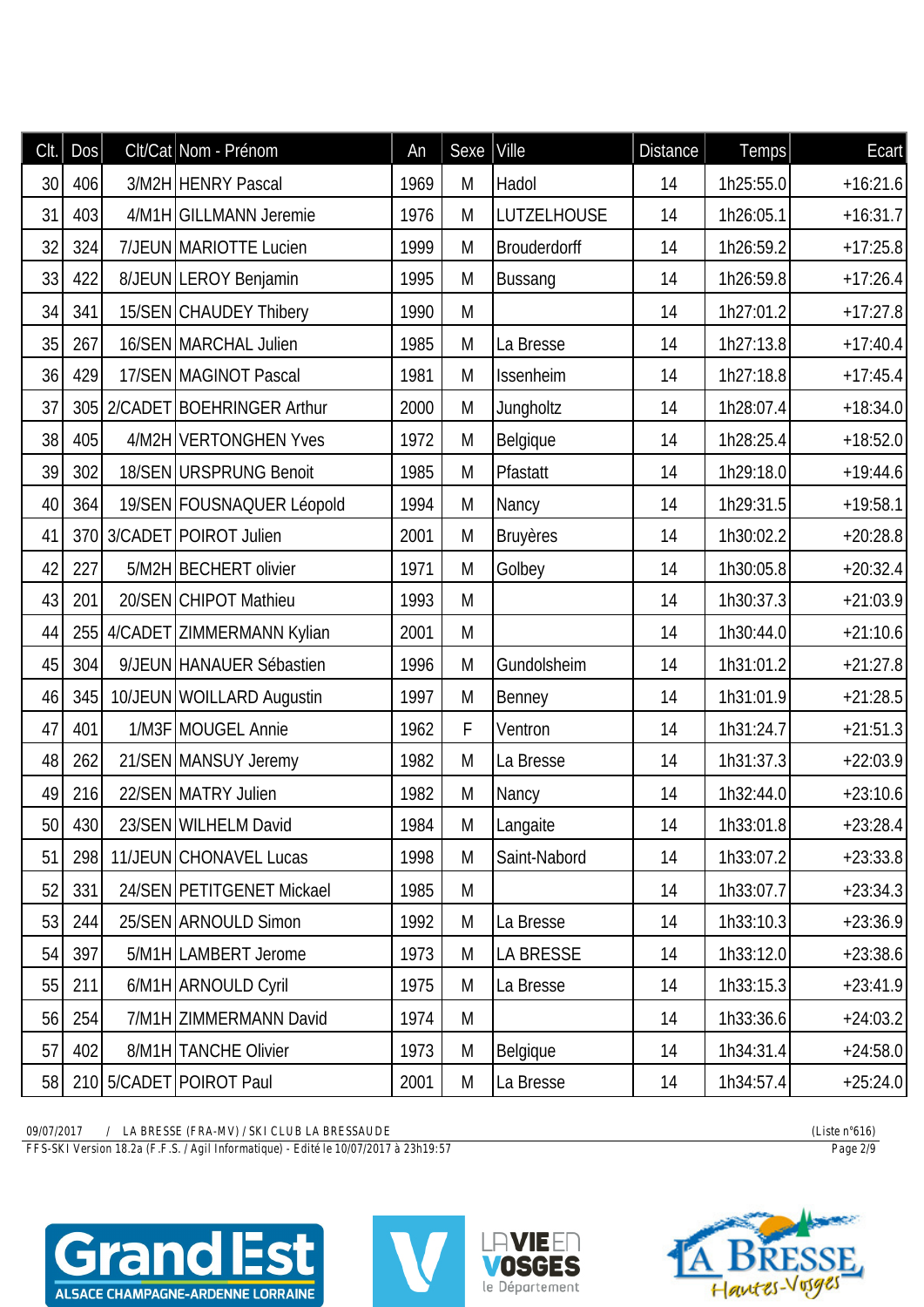| CIt. | DOS | Clt/Cat Nom - Prénom           | An   | Sexe | Ville            | <b>Distance</b> | Temps     | Ecart      |
|------|-----|--------------------------------|------|------|------------------|-----------------|-----------|------------|
| 59   | 378 | 9/M1H CLAUDE Laurent           | 1973 | M    | Saint-Nabord     | 14              | 1h35:10.7 | $+25:37.3$ |
| 60   | 320 | 26/SEN SION Edouard            | 1993 | M    | <b>Amiens</b>    | 14              | 1h35:29.9 | $+25:56.5$ |
| 61   |     | 339 1/ CADET PIERRAT Marie-Lou | 2001 | F    |                  | 14              | 1h35:31.5 | $+25:58.1$ |
| 62   |     | 342 2/CADET ABEL Clara         | 2001 | F    | Vagney           | 14              | 1h35:42.3 | $+26:08.9$ |
| 63   | 303 | 10/M1H BEAURAIN Eric           | 1973 | M    | Fellering        | 14              | 1h35:43.8 | $+26:10.4$ |
| 64   | 295 | 11/M1H FATET Eric              | 1977 | M    | Gignéville       | 14              | 1h36:14.8 | $+26:41.4$ |
| 65   | 322 | 27/SEN MENGIN Thomas           | 1990 | M    | La Bresse        | 14              | 1h36:27.3 | $+26:53.9$ |
| 66   | 421 | 12/M1H MARION Guillaume        | 1976 | M    | Saint Nabord     | 14              | 1h37:31.1 | $+27:57.7$ |
| 67   | 221 | 28/SEN EZZAT Fawaz             | 1989 | M    |                  | 14              | 1h37:58.7 | $+28:25.3$ |
| 68   | 338 | 29/SEN KROMMENACKER Brice      | 1981 | M    | Dolving          | 14              | 1h38:42.6 | $+29:09.2$ |
| 69   | 354 | 13/M1H DADOLLE Laurent         | 1974 | M    |                  | 14              | 1h39:15.8 | $+29:42.4$ |
| 70   | 310 | 12/JEUN FLAMAND Rémi           | 1999 | M    | Troisfontaines   | 14              | 1h39:29.3 | $+29:55.9$ |
| 71   | 433 | 2/M3H TITEUX Arnaud            | 1964 | M    | Floremont        | 14              | 1h39:48.2 | $+30:14.8$ |
| 72   | 239 | 3/M3H CREUSAT Jean Marie       | 1963 | M    |                  | 14              | 1h40:14.2 | $+30:40.8$ |
| 73   | 427 | 30/SEN COUVEZ Christophe       | 1978 | M    | Epinal           | 14              | 1h40:40.3 | $+31:06.9$ |
| 74   | 353 | 13/JEUN CLAUDE Guillaume       | 1999 | M    | Gérardmer        | 14              | 1h41:16.9 | $+31:43.5$ |
| 75   | 379 | 4/M3H RAYMOND Philippe         | 1956 | M    | Esboz-Brest      | 14              | 1h41:23.8 | $+31:50.4$ |
| 76   | 365 | 31/SEN BEAUX Vincent           | 1994 | M    |                  | 14              | 1h41:54.7 | $+32:21.3$ |
| 77   | 288 | 2/SEN ADAM Ketty               | 1984 | F    | Duppigheim       | 14              | 1h42:21.4 | $+32:48.0$ |
| 77   | 292 | 5/M3H LOPES Antonio            | 1961 | M    | Holtzheim        | 14              | 1h42:21.4 | $+32:48.0$ |
| 79   |     | 344 14/JEUN ANDRE Malo         | 1997 | M    | Benney           | 14              | 1h42:35.2 | $+33:01.8$ |
| 80   | 270 | 32/SEN PETIT Florian           | 1991 | M    | <b>Belfort</b>   | 14              | 1h42:56.7 | $+33:23.3$ |
| 81   | 384 | 14/M1H PETITJEAN Christophe    | 1977 | M    | Ahéville         | 14              | 1h43:01.1 | $+33:27.7$ |
| 82   | 373 | 6/M2H FLEURETTE Yannick        | 1968 | M    | Kintzheim        | 14              | 1h43:13.1 | $+33:39.7$ |
| 83   | 317 | 15/JEUN MARCHAL Loic           | 1996 | M    | Rupt-sur-Moselle | 14              | 1h43:33.1 | $+33:59.7$ |
| 84   | 374 | 33/SEN MONNE Jérome            | 1981 | M    | <b>Épinal</b>    | 14              | 1h43:54.3 | $+34:20.9$ |
| 85   | 383 | 34/SEN MARFORT Nicolas         | 1982 | M    | Norroy           | 14              | 1h43:55.6 | $+34:22.2$ |
| 86   | 355 | 6/M3H AUBERT Thierry           | 1967 | M    | Oyonnax          | 14              | 1h44:04.1 | $+34:30.7$ |
| 87   | 250 | 35/SEN ROUSSEL Arnaud          | 1981 | M    |                  | 14              | 1h44:17.9 | $+34:44.5$ |

*FFS-SKI Version 18.2a (F.F.S. / Agil Informatique) - Edité le 10/07/2017 à 23h19:57 Page 3/9*







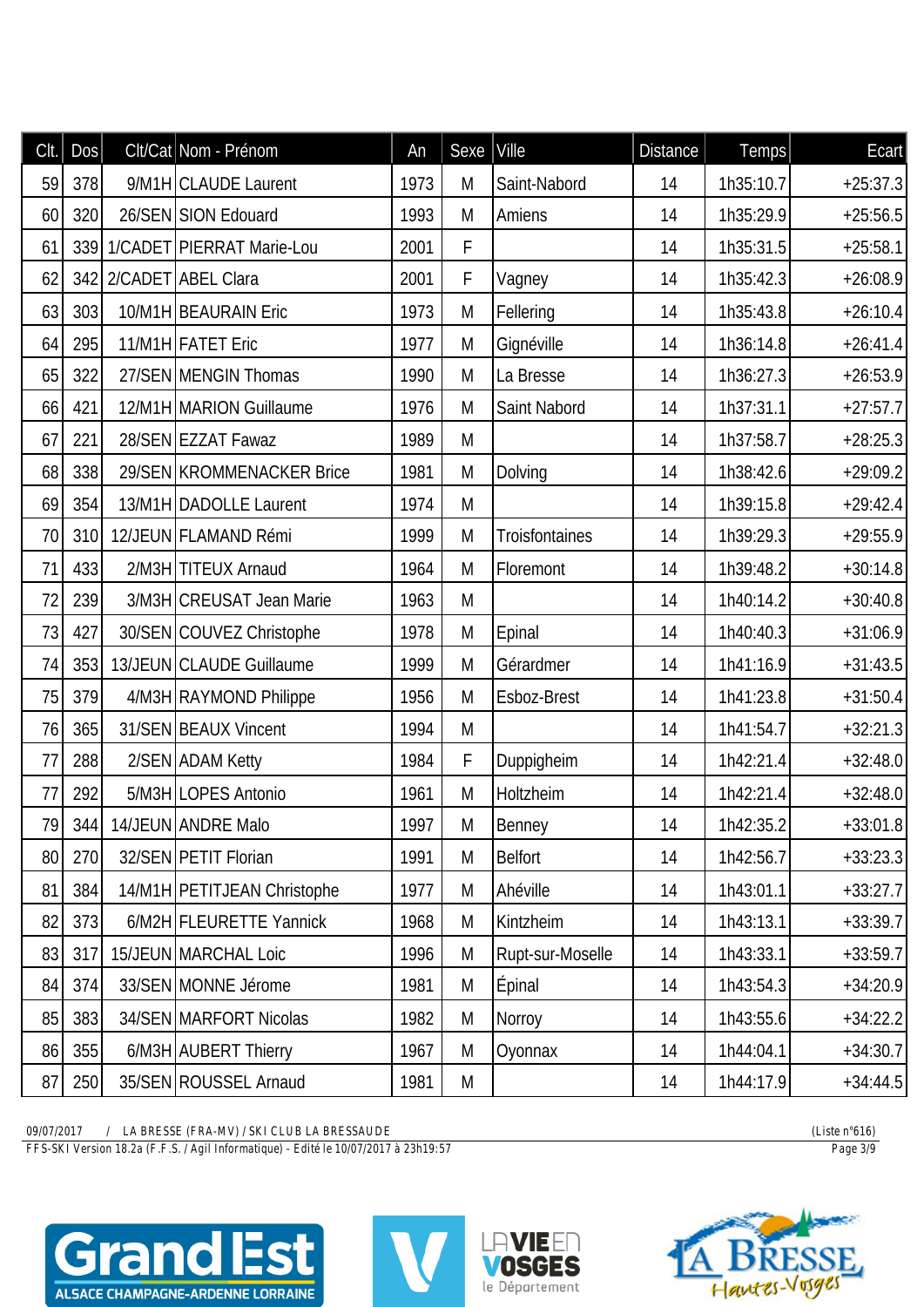| CIt. | DOS | Clt/Cat Nom - Prénom       | An   | Sexe | Ville                  | <b>Distance</b> | Temps     | Ecart      |
|------|-----|----------------------------|------|------|------------------------|-----------------|-----------|------------|
| 88   | 361 | 36/SEN SOLDEVILA Gaylord   | 1992 | M    | Valdoie                | 14              | 1h45:12.0 | $+35:38.6$ |
| 89   | 418 | 16/JEUN PETIT Virgil       | 1997 | M    | La Voivre              | 14              | 1h45:20.8 | $+35:47.4$ |
| 90   | 217 | 37/SEN LEMARE Romain       | 1983 | M    | Nancy                  | 14              | 1h45:34.4 | $+36:01.0$ |
| 91   | 242 | 6/CADET BRUCKER Leandre    | 2001 | M    | Anould                 | 14              | 1h45:39.5 | $+36:06.1$ |
| 92   | 276 | 7/M3H LECLERC Frederic     | 1965 | M    | Relanges               | 14              | 1h45:42.8 | $+36:09.4$ |
| 93   | 349 | 38/SEN GROSJEAN Arthur     | 1988 | M    |                        | 14              | 1h45:46.1 | $+36:12.7$ |
| 94   | 359 | 39/SEN NURDIN Yannick      | 1981 | M    | Raon-aux-Bois          | 14              | 1h46:27.5 | $+36:54.1$ |
| 95   | 369 | 40/SEN HEISSAT Nicolas     | 1985 | M    |                        | 14              | 1h46:37.5 | $+37:04.1$ |
| 96   | 296 | 8/M3H SAIDI Michel         | 1963 | M    | Essey-lès-Nancy        | 14              | 1h47:02.7 | $+37:29.3$ |
| 97   | 431 | 3/SEN WIANNY Florence      | 1989 | F    | Oberstinzel            | 14              | 1h47:59.8 | $+38:26.4$ |
| 98   | 432 | 41/SEN GUEHRAR Stéphane    | 1981 | M    | Oberstinzel            | 14              | 1h48:00.9 | $+38:27.5$ |
| 99   | 222 | 42/SEN LOURY Matthieu      | 1991 | M    |                        | 14              | 1h48:03.7 | $+38:30.3$ |
| 100  | 346 | 43/SEN GABIER Fabien       | 1978 | M    |                        | 14              | 1h48:06.2 | $+38:32.8$ |
| 101  | 420 | 44/SEN LAURENT Jimmy       | 1988 | M    | <b>Bains Les Bains</b> | 14              | 1h48:07.9 | $+38:34.5$ |
| 102  | 203 | 15/M1H COSTILLE Bruno      | 1974 | M    |                        | 14              | 1h48:10.2 | $+38:36.8$ |
| 103  | 325 | 45/SEN LEVANBAY Jeremy     | 1989 | M    | Évette-Salbert         | 14              | 1h48:26.5 | $+38:53.1$ |
| 104  | 372 | 4/SEN PETITDEMANGE Sylvie  | 1980 | F    | Ceintrey               | 14              | 1h48:56.4 | $+39:23.0$ |
| 105  | 286 | 17/JEUN L HOMMELET Clément | 1998 | M    | <b>Bressuire</b>       | 14              | 1h49:18.9 | $+39:45.5$ |
| 106  | 287 | 18/JEUN L HOMMELET Severin | 1996 | M    | <b>Bressuire</b>       | 14              | 1h49:19.3 | $+39:45.9$ |
| 107  | 247 | 5/SEN CLAUDEL Ludwig       | 1979 | F    | Golbey                 | 14              | 1h50:04.3 | $+40:30.9$ |
| 108  | 409 | 46/SEN PERRIN Quentin      | 1987 | M    |                        | 14              | 1h50:45.4 | $+41:12.0$ |
| 109  | 257 | 47/SEN VIEILLOT Vincent    | 1986 | M    | Lille                  | 14              | 1h51:01.7 | $+41:28.3$ |
| 110  | 362 | 19/JEUN KRATI Merwann      | 1997 | M    | Heillecourt            | 14              | 1h51:03.4 | $+41:30.0$ |
| 111  | 366 | 48/SEN RICHARD Julien      | 1987 | M    | Le Val-d'Ajol          | 14              | 1h51:32.6 | $+41:59.2$ |
| 112  | 238 | 9/M3H JOLY Thierry         | 1961 | M    | Cernay                 | 14              | 1h51:40.7 | $+42:07.3$ |
| 113  | 313 | 6/SEN BOEHRER Virginie     | 1979 | F    |                        | 14              | 1h51:42.3 | $+42:08.9$ |
| 114  | 312 | 16/M1H KRAEMER Serge       | 1973 | M    |                        | 14              | 1h51:43.6 | $+42:10.2$ |
| 115  | 326 | 20/JEUN ARNOULD Alexis     | 1998 | M    |                        | 14              | 1h51:57.7 | $+42:24.3$ |
| 116  | 212 | 2/M3F ACHERITOGARAY Marie  | 1967 | F    | La Bresse              | 14              | 1h52:02.6 | $+42:29.2$ |

*FFS-SKI Version 18.2a (F.F.S. / Agil Informatique) - Edité le 10/07/2017 à 23h19:57 Page 4/9*







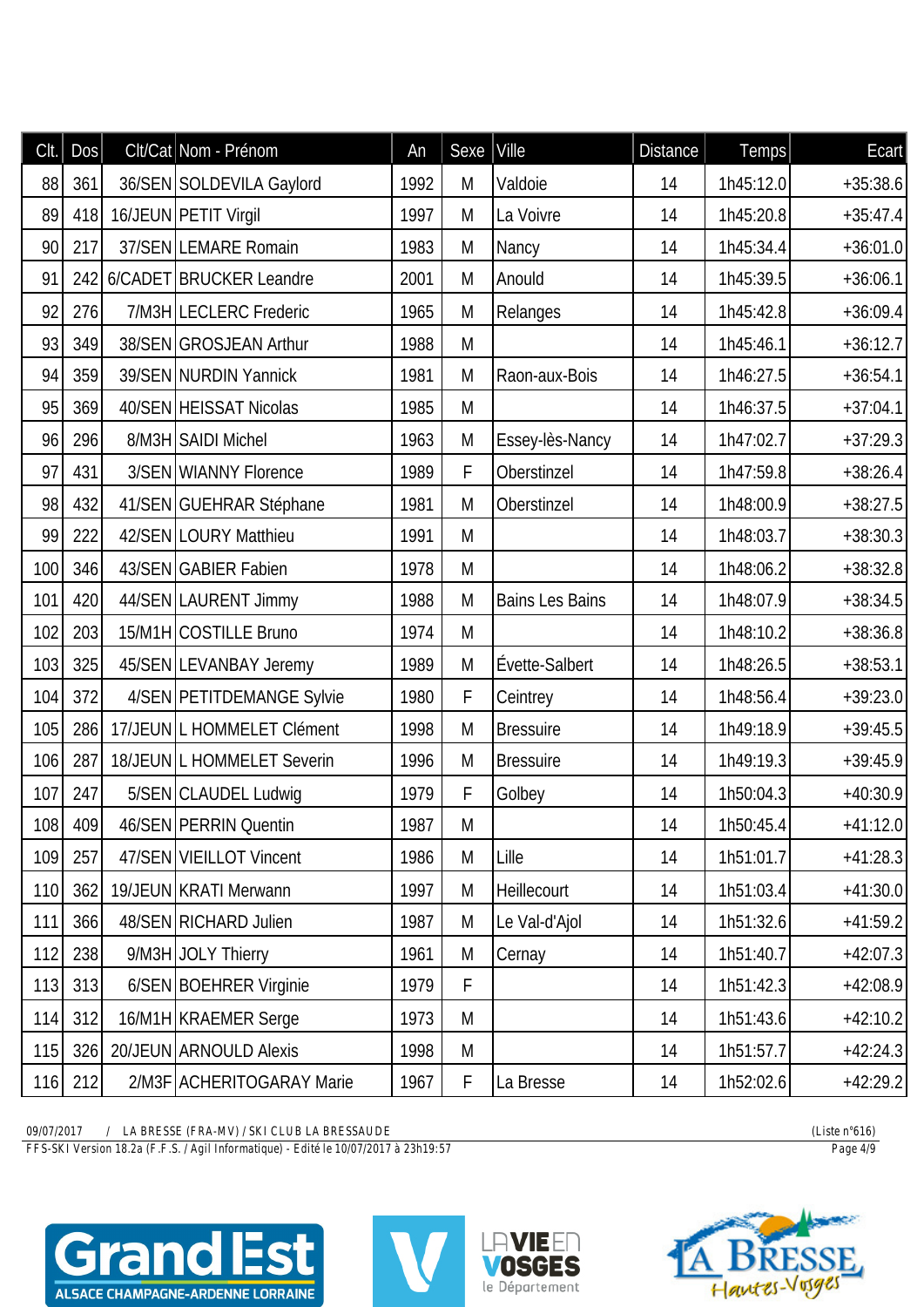| Clt. | Dos     | Clt/Cat Nom - Prénom         | An   | Sexe | Ville           | <b>Distance</b> | Temps     | Ecart      |
|------|---------|------------------------------|------|------|-----------------|-----------------|-----------|------------|
| 117  | 252     | 7/M2H GRANDJEAN Stéphane     | 1972 | M    | Saint-Nabord    | 14              | 1h53:12.0 | $+43:38.6$ |
| 118  | 268     | 10/M3H MASSON André          | 1956 | M    | La Bresse       | 14              | 1h53:36.8 | $+44:03.4$ |
| 119  | 348     | 1/M1F HIRTZLIN Sandra        | 1975 | F    | Ferrette        | 14              | 1h53:39.1 | $+44:05.7$ |
| 120  | 395     | 8/M2H CHEBRE David           | 1971 | M    | <b>LEXY</b>     | 14              | 1h53:51.9 | $+44:18.5$ |
| 121  | 273     | 11/M3H BEASAIN Eruc          | 1959 | M    |                 | 14              | 1h53:53.3 | $+44:19.9$ |
| 122  | 231     | 49/SEN SOSIN Nicolas         | 1994 | M    | Florange        | 14              | 1h53:58.0 | $+44:24.6$ |
| 123  | 237     | 17/M1H PERRIN Fabrice        | 1973 | M    | Rochesson       | 14              | 1h54:30.7 | $+44:57.3$ |
| 124  | 435     | 50/SEN OLIVIERA José         | 1980 | M    | Flavigny        | 14              | 1h54:34.2 | $+45:00.8$ |
| 125  | 246     | 7/SEN GOGALIS Paul           | 1988 | F    | Lambersart      | 14              | 1h54:56.6 | $+45:23.2$ |
| 126  | 248     | 12/M3H PETITGERARD Hervé     | 1967 | M    |                 | 14              | 1h55:05.6 | $+45:32.2$ |
| 127  | 230     | 13/M3H SCHERRER Jean         | 1951 | M    |                 | 14              | 1h55:18.2 | $+45:44.8$ |
| 128  | 380     | 1/M2F FRECHIN Cecile         | 1971 | F    | Ramonchamp      | 14              | 1h55:20.1 | $+45:46.7$ |
| 129  | 219     | 14/M3H LIEBE Alain           | 1961 | M    | Nancy           | 14              | 1h55:40.4 | $+46:07.0$ |
| 130  | 261     | 51/SEN MOREAU Nicolas        | 1989 | M    | Gérardmer       | 14              | 1h55:42.6 | $+46:09.2$ |
| 131  | 260     | 52/SEN MOREAU Sebastien      | 1993 | M    | Épinal          | 14              | 1h55:43.9 | $+46:10.5$ |
| 132  | 363     | 8/SEN CAMELIN Julie          | 1985 | F    | Hadol           | 14              | 1h55:45.8 | $+46:12.4$ |
| 133  | 436     | 9/SEN GUEURY Jessica         | 1985 | F    | Flavigny        | 14              | 1h55:47.6 | $+46:14.2$ |
| 134  | 279     | 3/CADET DOTT Léane           | 2001 | F    | Rixheim         | 14              | 1h55:58.8 | $+46:25.4$ |
| 135  | 323     | 53/SEN PAGÈS Clément         | 1982 | M    |                 | 14              | 1h56:09.6 | $+46:36.2$ |
| 136  |         | 283 4/CADET MAIRE Manon      | 2000 | F    |                 | 14              | 1h56:11.8 | $+46:38.4$ |
|      | 137 225 | 10/SEN DE NARIDN Helene      | 1987 | F    | La Bresse       | 14              | 1h56:24.3 | $+46:50.9$ |
| 138  | 277     | 54/SEN EMERICK Peltier       | 1989 | M    |                 | 14              | 1h56:35.3 | $+47:01.9$ |
| 139  | 306     | 15/M3H BLANDIN Francis       | 1966 | M    | Nancy           | 14              | 1h57:02.4 | $+47:29.0$ |
| 140  | 385     | 16/M3H PHILIPPE Etienne      | 1950 | M    | La Bresse       | 14              | 1h57:11.5 | $+47:38.1$ |
| 141  | 423     | 11/SEN THIRION Delphine      | 1987 | F    |                 | 14              | 1h58:19.4 | $+48:46.0$ |
| 142  | 376     | 7/CADET NICOUX Antoine       | 2001 | M    |                 | 14              | 1h58:36.0 | $+49:02.6$ |
| 143  | 424     | 55/SEN GERMAIN Thierry       | 1982 | M    | Gerardmer       | 14              | 1h59:16.8 | $+49:43.4$ |
| 144  | 414     | 17/M3H BENEDETTI Jean Pierre | 1954 | M    | Morzine Avoriaz | 14              | 1h59:23.8 | $+49:50.4$ |
| 145  | 343     | 18/M3H ANDRÉ Stéphane        | 1966 | M    | Benney          | 14              | 1h59:54.1 | $+50:20.7$ |

*FFS-SKI Version 18.2a (F.F.S. / Agil Informatique) - Edité le 10/07/2017 à 23h19:57 Page 5/9*







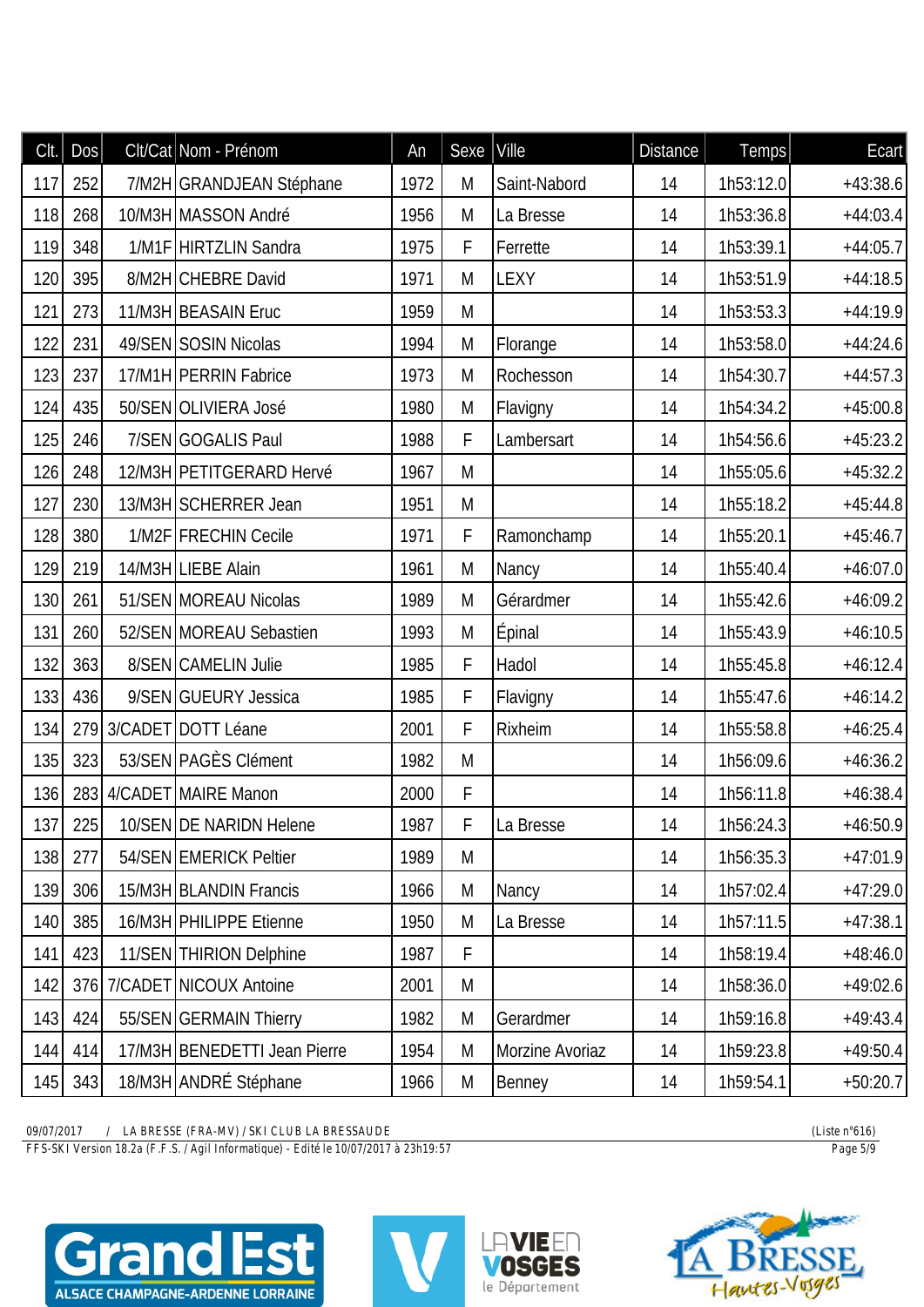| Clt. | Dos     | Clt/Cat Nom - Prénom         | An   | Sexe        | $ $ Ville               | <b>Distance</b> | Temps     | Ecart        |
|------|---------|------------------------------|------|-------------|-------------------------|-----------------|-----------|--------------|
| 146  | 314     | 12/SEN CLAUDEL Mylene        | 1991 | F           |                         | 14              | 2h00:45.0 | $+51:11.6$   |
| 147  | 315     | 56/SEN VALDENAIRE Mickael    | 1981 | M           |                         | 14              | 2h00:46.6 | $+51:13.2$   |
| 148  | 281     | 13/SEN TISSERANT Anais       | 1992 | F           |                         | 14              | 2h00:52.7 | $+51:19.3$   |
| 149  | 282     | 57/SEN MANGIN David          | 1989 | M           |                         | 14              | 2h00:54.1 | $+51:20.7$   |
| 150  | 396     | 19/M3H COUSIN Bruno          | 1960 | M           | <b>THANN</b>            | 14              | 2h01:13.4 | $+51:40.0$   |
| 151  | 271     | 18/M1H BEAUDOT Sébastien     | 1973 | M           | Éloyes                  | 14              | 2h01:30.3 | $+51:56.9$   |
| 152  | 319     | 9/M2H GALLAND Olivier        | 1971 | M           | Pont-à-Mousson          | 14              | 2h01:44.1 | $+52:10.7$   |
| 153  | 206     | 58/SEN CÔTE-REY Béryl        | 1983 | M           |                         | 14              | 2h02:20.2 | $+52:46.8$   |
| 154  | 367     | 10/M2H POLLET Stéphan        | 1969 | M           | Pasadena                | 14              | 2h02:34.8 | $+53:01.4$   |
| 155  | 311     | 2/M1F LALLEMENT-COMMERET     | 1976 | F           | Sarrebourg              | 14              | 2h02:44.4 | $+53:11.0$   |
| 156  | 316     | 20/M3H DOHET Olivier         | 1960 | M           | <b>Buhl-Lorraine</b>    | 14              | 2h02:45.7 | $+53:12.3$   |
| 157  | 258     | 11/M2H AUBERT Pascal         | 1970 | M           |                         | 14              | 2h03:07.7 | $+53:34.3$   |
| 158  | 404     | 14/SEN TOUSSAINT Sabine      | 1979 | F           | <b>STILL</b>            | 14              | 2h04:02.0 | $+54:28.6$   |
| 159  | 241     | 2/M2F BRUCKER Fabienne       | 1970 | F           | Anould                  | 14              | 2h05:16.0 | $+55:42.6$   |
| 160  | 347     | 3/M1F AUBE Severine          | 1977 | F           |                         | 14              | 2h06:03.6 | $+56:30.2$   |
| 161  | 269     | 59/SEN LAGRUE Jérôme         | 1991 | M           |                         | 14              | 2h06:11.9 | $+56:38.5$   |
| 162  | 377     | 3/M2F NICOUX Isabelle        | 1968 | F           |                         | 14              | 2h06:16.6 | $+56:43.2$   |
| 163  | 356     | 15/SEN CALMELS Pauline       | 1991 | F           |                         | 14              | 2h07:53.1 | $+58:19.7$   |
| 164  | 357     | 60/SEN COURSIN Stephane      | 1988 | M           |                         | 14              | 2h07:54.3 | $+58:20.9$   |
| 165  | 407     | 3/M3F CHEVALLEY Sylvie       | 1963 | F           | <b>Rupt sur Moselle</b> | 14              | 2h08:08.5 | $+58:35.1$   |
|      | 166 234 | 16/SEN MARCHAL Julia         | 1990 | F           |                         | 14              | 2h08:15.4 | $+58:42.0$   |
| 167  | 275     | 17/SEN BENEDETTI Alizée      | 1990 | F           | Le Tholy                | 14              | 2h08:16.9 | $+58:43.5$   |
| 168  | 417     | 4/M3F FIORELLI Christine     | 1956 | F           | Saulxures sur           | 14              | 2h08:38.7 | $+59:05.3$   |
| 169  | 334     | 19/M1H RAMI Mustapha         | 1973 | M           | Mundolsheim             | 14              | 2h08:47.2 | $+59:13.8$   |
| 170  | 249     | 61/SEN RICHARD julien        | 1983 | M           | Golbey                  | 14              | 2h09:13.1 | $+59:39.7$   |
| 171  | 392     | 18/SEN STOLL Julia           | 1979 | F           | <b>DINSHEIM SUR</b>     | 14              | 2h09:18.0 | $+59:44.6$   |
| 172  | 411     | 62/SEN VEDEL Matthieu        | 1990 | M           | Morschwiller Le         | 14              | 2h10:57.3 | $+1h01:23.9$ |
| 173  | 226     | 19/SEN DONADINI Marine       | 1988 | F           |                         | 14              | 2h11:07.0 | $+1h01:33.6$ |
| 174  |         | 229 5/CADET JACQUET Delphine | 2000 | $\mathsf F$ |                         | 14              | 2h11:08.2 | $+1h01:34.8$ |

*FFS-SKI Version 18.2a (F.F.S. / Agil Informatique) - Edité le 10/07/2017 à 23h19:58 Page 6/9*







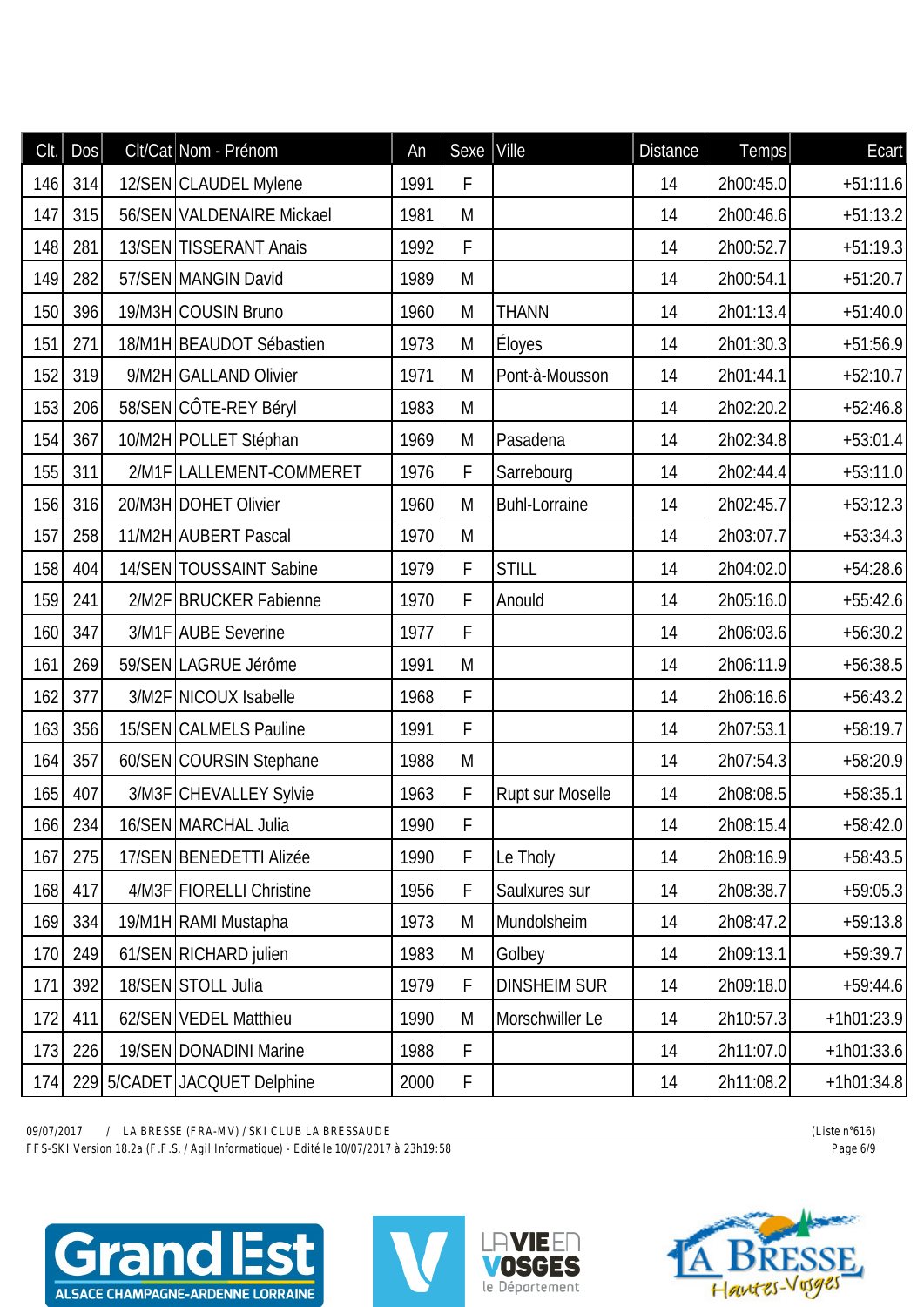| Clt. | DOS | Clt/Cat Nom - Prénom       | An   | Sexe | Ville             | <b>Distance</b> | Temps     | Ecart        |
|------|-----|----------------------------|------|------|-------------------|-----------------|-----------|--------------|
| 175  | 233 | 2/JEUN PIERRON Cécile      | 1995 | F    |                   | 14              | 2h11:09.4 | $+1h01:36.0$ |
| 176  | 214 | 63/SEN VERGEOT Matthieu    | 1978 | M    |                   | 14              | 2h11:11.3 | $+1h01:37.9$ |
| 177  | 213 | 64/SEN CARLIER Thomas      | 1986 | M    |                   | 14              | 2h11:12.6 | $+1h01:39.2$ |
| 178  | 416 | 20/SEN LUTZ Aurélie        | 1986 | F    | Strasbourg        | 14              | 2h11:14.2 | $+1h01:40.8$ |
| 179  | 274 | 20/M1H CHAPPEZ Jerome      | 1973 | M    | Villers-lès-Nancy | 14              | 2h11:24.0 | $+1h01:50.6$ |
| 180  | 245 | 21/SEN KIEFFER Claire      | 1991 | F    | Deyvillers        | 14              | 2h11:28.9 | $+1h01:55.5$ |
| 181  | 307 | 21/M3H MOINE Daniel        | 1952 | M    |                   | 14              | 2h11:32.5 | $+1h01:59.1$ |
| 182  | 386 | 12/M2H RAMELLO Christophe  | 1971 | M    | Dieulouard        | 14              | 2h11:48.9 | $+1h02:15.5$ |
| 183  |     | 278 6/CADET MARSOT Jordane | 2001 | F    |                   | 14              | 2h11:55.7 | $+1h02:22.3$ |
| 184  | 215 | 22/SEN TOUSSAINT Emilie    | 1984 | F    |                   | 14              | 2h11:57.9 | $+1h02:24.5$ |
| 185  | 272 | 4/M1F MOUGEL Rachel        | 1975 | F    | La Bresse         | 14              | 2h12:20.1 | $+1h02:46.7$ |
| 186  | 232 | 13/M2H GIRODON Anthony     | 1970 | M    |                   | 14              | 2h12:21.8 | $+1h02:48.4$ |
| 187  | 400 | 21/JEUN BOUDOT Romain      | 1996 | M    | Thaon Les Vosges  | 14              | 2h12:23.6 | $+1h02:50.2$ |
| 188  | 327 | 65/SEN MASSOTTE Adrien     | 1987 | M    |                   | 14              | 2h12:34.9 | $+1h03:01.5$ |
| 189  | 360 | 66/SEN MUSSIER Julien      | 1982 | M    | Epinal            | 14              | 2h12:39.0 | $+1h03:05.6$ |
| 190  | 328 | 23/SEN RUDATIS Romy        | 1980 | F    | Le Syndicat       | 14              | 2h12:53.6 | $+1h03:20.2$ |
| 191  | 329 | 21/M1H RUDATIS Guillaume   | 1977 | M    |                   | 14              | 2h14:04.9 | $+1h04:31.5$ |
| 192  | 337 | 24/SEN RICHARD Céline      | 1984 | F    |                   | 14              | 2h14:12.6 | $+1h04:39.2$ |
| 193  | 335 | 5/M3F BRUAT Marie jo       | 1961 | F    |                   | 14              | 2h14:30.0 | $+1h04:56.6$ |
| 194  | 358 | 25/SEN CAMELIN Lydie       | 1982 | F    | Hadol             | 14              | 2h15:01.7 | $+1h05:28.3$ |
| 195  | 333 | 67/SEN MONNET Jean Yves    | 1980 | M    | Strasbourg        | 14              | 2h15:03.1 | $+1h05:29.7$ |
| 196  | 284 | 6/M3F REMY Isabelle        | 1964 | F    | <b>Épinal</b>     | 14              | 2h15:11.2 | $+1h05:37.8$ |
| 197  | 285 | 22/M3H REMY Jean-Denis     | 1964 | M    | <b>Épinal</b>     | 14              | 2h15:12.4 | $+1h05:39.0$ |
| 198  | 253 | 68/SEN CAPRIOLI Geoffrey   | 1990 | M    |                   | 14              | 2h15:22.3 | $+1h05:48.9$ |
| 199  | 243 | 4/M2F   PERINI Sandra      | 1971 | F    |                   | 14              | 2h15:44.6 | $+1h06:11.2$ |
| 200  | 375 | 5/M1F ZILL Céline          | 1974 | F    | Hindisheim        | 14              | 2h15:51.0 | $+1h06:17.6$ |
| 201  | 391 | 22/M1H TABAOT Pascal       | 1974 | M    | Kirchheim         | 14              | 2h18:04.4 | $+1h08:31.0$ |
| 202  | 387 | 7/M3F SCHWARTZ Bernadette  | 1958 | F    | Aydoilles         | 14              | 2h18:23.1 | $+1h08:49.7$ |
| 203  | 381 | 5/M2F MARQUES Anne-Marie   | 1971 | F    | Courbesseaux      | 14              | 2h19:49.1 | $+1h10:15.7$ |

*FFS-SKI Version 18.2a (F.F.S. / Agil Informatique) - Edité le 10/07/2017 à 23h19:58 Page 7/9*







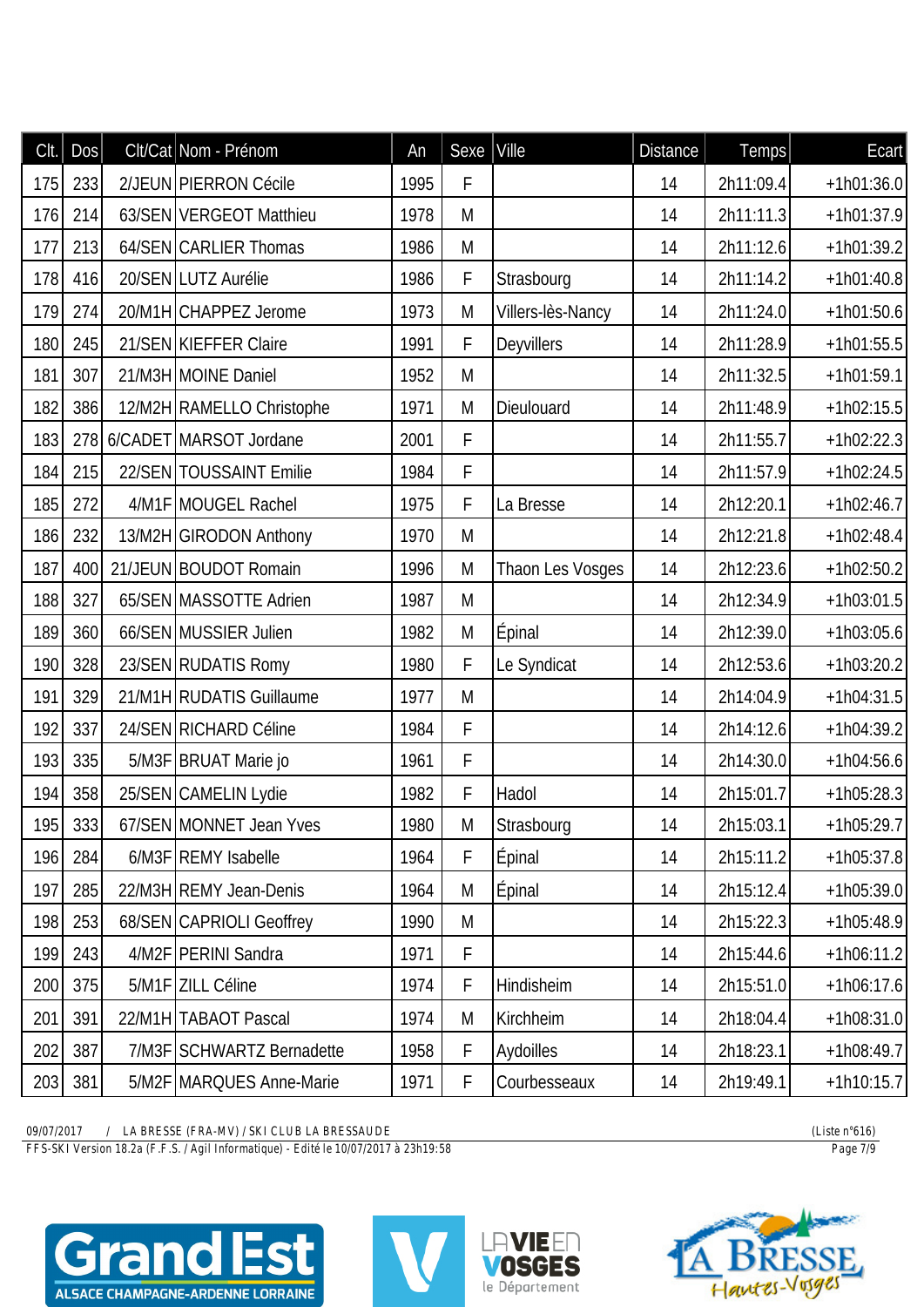| Clt. | <b>Dos</b> |                     | Clt/Cat Nom - Prénom          | An   | Sexe | Ville            | <b>Distance</b> | Temps     | Ecart        |
|------|------------|---------------------|-------------------------------|------|------|------------------|-----------------|-----------|--------------|
| 204  | 289        |                     | 69/SEN DRUART Yann            | 1978 | M    | La Bresse        | 14              | 2h20:00.4 | $+1h10:27.0$ |
| 205  | 332        |                     | 6/M1F MARION Magali           | 1975 | F    | La Bresse        | 14              | 2h24:37.3 | $+1h15:03.9$ |
| 206  | 413        |                     | 23/M1H AUBERT Sébastien       | 1977 | M    | La Bresse        | 14              | 2h24:39.3 | $+1h15:05.9$ |
| 207  | 425        |                     | 70/SEN PRUD HOMME Xavier      | 1983 | M    | Nancy            | 14              | 2h28:30.1 | $+1h18:56.7$ |
| 208  | 265        |                     | 71/SEN MARCHAL Sylvain        | 1980 | M    | Igney            | 14              | 2h31:08.7 | $+1h21:35.3$ |
| 209  | 336        |                     | 6/M2F HURTER Therese          | 1972 | F    | Hadol            | 14              | 2h31:41.4 | $+1h22:08.0$ |
| 210  | 388        |                     | 8/M3F VALENTIN Nathalie       | 1964 | F    | Xonrupt          | 14              | 2h33:02.4 | $+1h23:29.0$ |
| 211  | 207        |                     | 26/SEN MEVEL Karen            | 1981 | F    | La Bresse        | 14              | 2h35:11.9 | $+1h25:38.5$ |
| 212  | 204        |                     | 72/SEN SZAFRANSKI Valentin    | 1990 | M    | Maxéville        | 14              | 2h38:18.0 | $+1h28:44.6$ |
| 213  | 205        |                     | 27/SEN REIMBERGER Camille     | 1991 | F    | Maxéville        | 14              | 2h38:19.0 | $+1h28:45.6$ |
| 214  | 390        |                     | 28/SEN CLAUDEL Marion         | 1983 | F    | Saint Nabord     | 14              | 2h38:20.0 | $+1h28:46.6$ |
| 215  | 389        |                     | 3/JEUN POIROT Louise          | 1998 | F    | La Bresse        | 14              | 2h38:21.1 | $+1h28:47.7$ |
| 216  | 256        |                     | 29/SEN CURIEN Natacha         | 1982 | F    | La Bresse        | 14              | 2h38:22.3 | $+1h28:48.9$ |
| 217  | 266        |                     | 30/SEN MOUGEL Aurélie         | 1982 | F    | Sapois           | 14              | 2h38:23.2 | $+1h28:49.8$ |
| 218  | 220        |                     | 31/SEN REMY Caroline          | 1978 | F    |                  | 14              | 2h38:24.1 | $+1h28:50.7$ |
| 219  | 228        |                     | 4/JEUN LEMAIRE Margaux        | 1995 | F    | La Bresse        | 14              | 2h38:25.2 | $+1h28:51.8$ |
| 220  | 280        |                     | 32/SEN MORCHE Bénédicte       | 1991 | F    |                  | 14              | 2h39:30.3 | $+1h29:56.9$ |
| 221  | 202        |                     | 7/M1F COSTILLE Sandra         | 1975 | F    | Évans            | 14              | 2h43:20.8 | $+1h33:47.4$ |
| 222  | 290        |                     | 33/SEN DUPAYS Marie-Pierre    | 1978 | F    | La Bresse        | 14              | 2h43:22.3 | $+1h33:48.9$ |
| 223  | 394        |                     | 9/M3F JEANPIERRE Chantal      | 1944 | F    | <b>GERARDMER</b> | 14              | 2h53:37.4 | $+1h44:04.0$ |
|      | 224 410    |                     | 23/M3H VEDEL André            | 1955 | M    | Lutterbach       | 14              | 2h53:38.9 | $+1h44:05.5$ |
| 225  | 251        |                     | 73/SEN ANDRICQ Pierre-Edouard | 1987 | M    | Lille            | 14              | 2h59:25.6 | $+1h49:52.2$ |
| 226  | 209        |                     | 5/JEUN MOSER Célia            | 1995 | F    | Nancy            | 14              | 3h05:27.2 | $+1h55:53.8$ |
| 227  | 208        |                     | 74/SEN CHAGNOT-HANTZ Maxime   | 1994 | M    | Nancy            | 14              | 3h05:28.1 | $+1h55:54.7$ |
| 228  | 426        |                     | 34/SEN CARAUX Sophie          | 1991 | F    | Deycimont        | 14              | 3h05:53.3 | $+1h56:19.9$ |
| 229  | 309        |                     | 35/SEN HERZOG Joelle          | 1979 | F    | Vagney           | 14              | 3h05:54.5 | $+1h56:21.1$ |
| 230  | 308        |                     | 75/SEN MALCOTTI Jean-Baptiste | 1979 | M    | Vagney           | 14              | 3h05:56.5 | $+1h56:23.1$ |
|      |            | <b>ABANDONS (2)</b> |                               |      |      |                  |                 |           |              |
|      | 330        |                     | /SEN TREIBER Justine          | 1987 | F    |                  | 14              | Abd       |              |

*FFS-SKI Version 18.2a (F.F.S. / Agil Informatique) - Edité le 10/07/2017 à 23h19:59 Page 8/9*